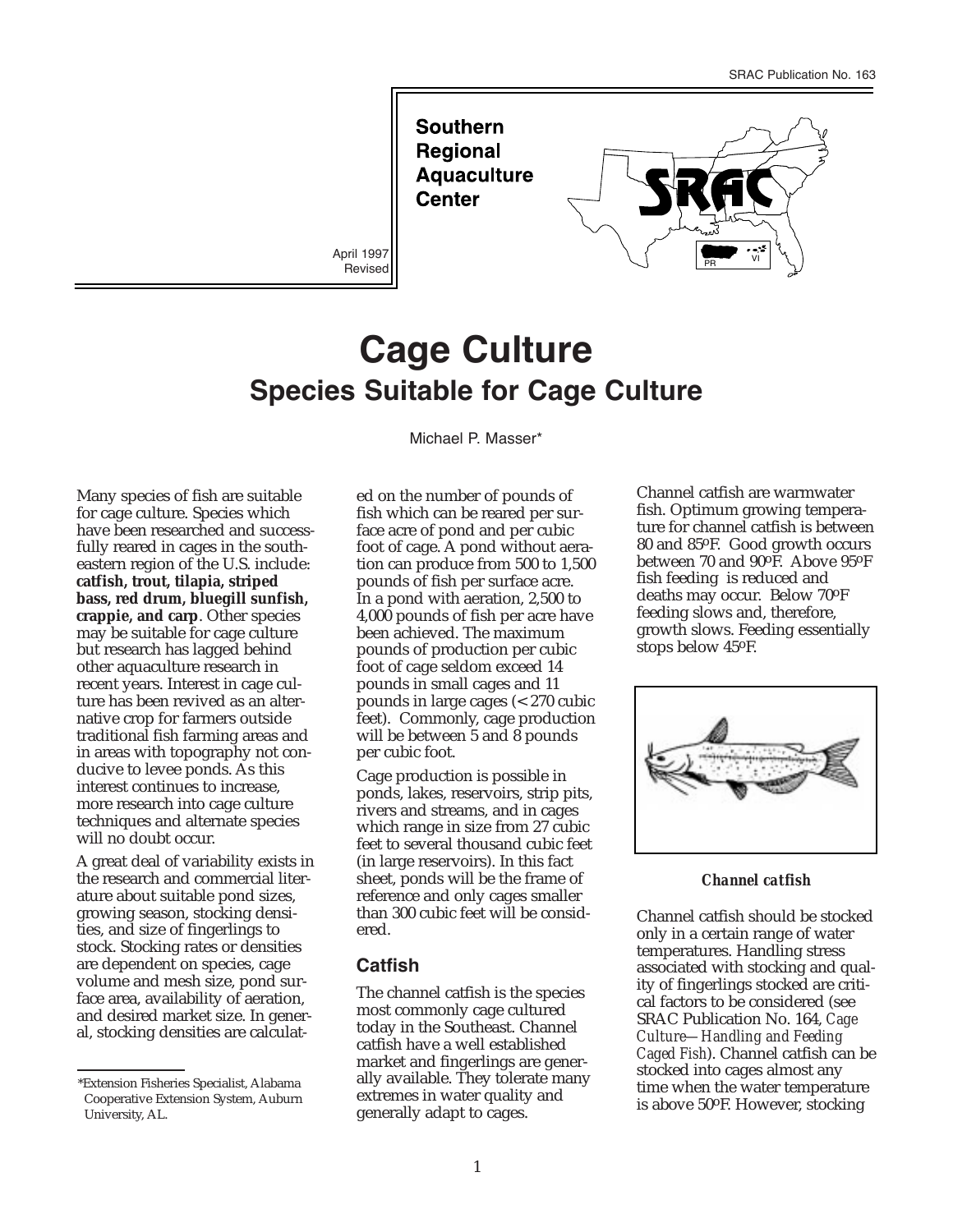at temperatures above 80oF may adversely stress the fish and lead to disease and possibly death. Stocking poor quality fingerlings before the water reaches 60oF (when predictable feeding occurs) can lead to handling stress compounded by nutritional stress from the lack of food intake. For these reasons it is probably best to stock when water temperatures are between 60 and 70oF. Of course, fish farmers may have to learn how to handle and stock fingerlings at any range of temperatures to be competitive and meet their marketing objectives.

Size of catfish fingerlings to be stocked depends on the length of growing season, availability, and marketing strategy. The minimum size fingerling which can be stocked into a cage made of  $1/2$ inch mesh is approximately 5 inches. Generally 6- to 8-inch fingerlings are stocked into cages. If  $\overline{a}$  1  $\frac{1}{4}$ - to 1  $\frac{1}{2}$ -pound fish is the desired market size at harvest it may be necessary to stock a larger fingerling or stock at a lower stocking rate. A larger fingerling must be stocked in the northern part of the southeastern region (or at high elevations) where the growing season is shorter. It is not uncommon to stock 8- to 10-inch fingerlings where the growing season is 180 days or less. Availability and cost of larger fingerlings may make stocking these sizes prohibitive. A fingerling over 10 inches in length may not adapt well to a cage.

Uniformity of fingerling size is also important. Research has shown that catfish fingerlings of uniform size (all within  $\frac{1}{2}$  inch of the same length) will grow more homogeneously, reaching a larger average size and increasing total cage production over fingerlings with a 1 inch or longer variation in length.

The strain or variety of channel catfish stocked into cages can make a great difference in production or yield. Different strains have been developed or selected at both public and private hatcheries throughout the Southeast. Not all of these strains do equally well in cages even though they may grow well in open ponds. In fact, strain research in cages suggest that some strains can grow as much as 50 percent faster than other strains. Therefore, probably the best general advice is to talk to other cage producers in your area and ask which fingerling source they like and have been successful with. Research done at Auburn University has shown that strains with a Kansas or Marion (named after the Federal hatcheries) ancestry do well in cage conditions. This same research has shown that many private hatcheries, but certainly not all, have channel catfish strains that grow well in cages. Ask other cage producers and use a strain that has a good reputation.

Stocking densities for catfish fingerlings in cages range from 5 to 14 per cubic foot of cage. This equates to 250 to 600 fish in a 4 x 4 feet cylindrical cage. Generally speaking it is best to stock at the low densities (5 to 8 per cubic foot) when first attempting cage culture, particularly if supplemental aeration is not present. Do not stock below a density of 5 per cubic foot or catfish may fight, leading to injury and disease. Some recommended stocking rates for small cages are given in Table 1. Even with supplemental aeration available it may be advantageous, for stress reasons, to stock additional cages rather than overstock individual cages. Overstocking can reduce growth and increase disease problems.

| Table 1. Recommended stock-<br>ing rates for cages. |                                 |
|-----------------------------------------------------|---------------------------------|
| <b>Cage Size</b>                                    | <b>Stocking</b><br><b>Rates</b> |
| $4x 4$ feet (round)                                 | 250 - 400                       |
| 4 x 4 x 4 feet                                      | $320 - 500$                     |
| 18 x 4 x 4 feet                                     | 640 - 1,000                     |
| l8 x 8 x 4 feet                                     | 1,280 - 2,000                   |
| 6 x 12 x 4 feet                                     | 1,500 - 2,300                   |

Blue catfish, hybrid catfish (blue catfish male x channel catfish female), and bullhead catfish have been stocked in cages with limited success. Blue and hybrid catfish do not grow as well in cages as channel catfish. Bullhead catfish have been raised in cages and appear to do relatively well. Recommended stocking size is a 6-inch fingerling. Bullheads do not grow as large as channel catfish, however, and are expected to get to only  $\frac{1}{2}$  pound in a growing season. Bullhead fingerlings are generally difficult to find and may be expensive.

## **Trout**

Rainbow, brown, and brook trout can all be reared in cages. Rainbow trout are most often cultured because of the availability of fingerlings, established market, and adaptability to cages. Basic culture of all three species is similar. Rainbow trout will be described here, but the information should apply to other trout species.



*Rainbow trout*

Trout are coldwater species. Optimum growth temperature for trout is between 55 and 65oF, but good growth is attained between 50 and 68oF. At 70oF severe heat stress begins, usually followed by death if exposure is prolonged. Below 45oF feed conversion drops significantly and, therefore, growth. These temperature regimes make cage culture of trout a wintertime only activity in most of the southeastern United States, except where cold spring water or high altitude lowers summertime water temperatures.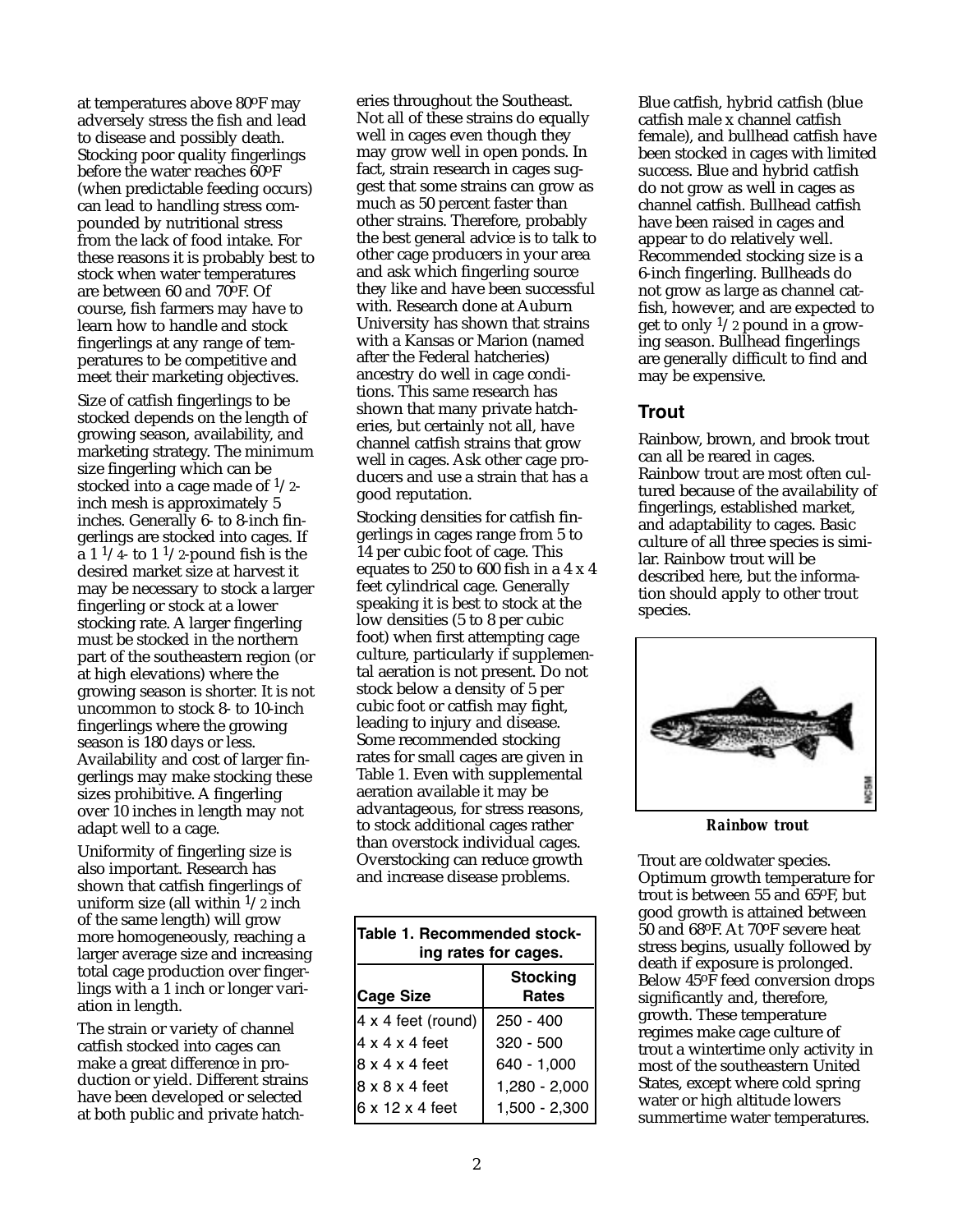It is necessary to stock a 6- to 8 inch fingerling trout in most of the Southeast to obtain  $1/2$ - to 1pound trout by the end of the growing season. Stocking should begin in the fall as soon as the water temperature drops below 65oF. Failure to harvest before water temperatures reach 70oF in the spring will mean loss of your product and profit.

Stocking densities for trout in cages may be a little higher than those for catfish. The higher oxygen levels maintained by cooler water and smaller sizes at harvest allow trout to be stocked at the higher densities (Table 1) without much concern for low dissolved oxygen problems. In fact densities as high as 15 trout per cubic foot may be acceptable.

## **Tilapia**

Several species of tilapia and their hybrids have been reared in cages. Species most often cultured are *T. nilotica*, Florida red tilapia, Taiwanese red tilapia, Aurea red tilapia, and *T. aurea*. Some tilapia species or hybrids are illegal or restricted in many states. Check with your state Department of Natural Resources, Fish and Wildlife, or an Extension fisheries (or aquaculture) specialist before culturing these species.



*Tilapia*

Tilapia are truly a tropical fish with origins in central Africa. They tolerate high temperatures well, can feed on plankton and detritus, are resistant to water quality deterioration, reproduce

readily, and have excellent flesh quality. For these reasons they have been stocked all over the tropical world and probably rank as the most widely cultured tropical freshwater fish. In temperate climates, however, they cannot survive winter water temperatures. Optimum temperatures for tilapia are from 80 to 90oF, but good growth is maintained between 75 and 95oF. Death occurs at approximately 50 to 55oF depending on the species, and diseases become common below 60oF. Tilapia should not be stocked until the water temperature reaches 70oF.

Fingerlings should be stocked at 4 to 5 inches long (or larger) and can be stocked at the densities described in Table 1. One distinct advantage in the cage culture of tilapia is that they are unable to reproduce in cages and, therefore, do not overpopulate the pond. Better growth is achieved if allmale populations are stocked. At the lower stocking densities tilapia will have excellent feed conversion because they filter feed on plankton passing through the cage. Tilapia should be harvested before water temperature reaches 60oF.

Tilapia can be stocked in the same cage with channel catfish (called polyculture). Research has shown that tilapia polycultured with catfish will increase catfish growth because they stimulate the catfish to feed more aggressively, increasing feed consumption. In polyculture with catfish, tilapia should be stocked at rates between 1 and 3 tilapia per 10 catfish.

#### **Striped bass**

Striped bass and their hybrids have been successfully reared in cages. Striped bass are illegal or restricted in many states. Check with your state Department of Natural Resources, Fish and Wildlife, or an Extension fisheries (or aquaculture) specialist before culturing these species.

Striped bass temperature tolerances and preferences are similar to those for channel catfish (described previously). One observed problem with striped bass is their poor growth and survival in soft water. Because of this, it is recommended that striped bass and their hybrids should be stocked in waters with total alkalinity of at least 50 ppm. Stocking densities recommended are the same as given in Table 1.



*Striped bass*

At present the greatest problem in cage culture of striped bass is the availability of large or advanced fingerlings. Most fingerlings are sold at sizes too small to be stocked into cages. A minimum 4-inch fingerling is needed for stocking and 8-inch fingerlings would be preferable. Fingerlings should be graded closely as cannibalism is a problem in young striped bass.

# **Red drum**

The culture of red drum (redfish) is a recent phenomenon. The research in cage culture of red drum is very limited. At present temperature tolerances and preferences of red drum appear to be about the same as those for channel catfish (described previously), except that red drum do not appear to tolerate rapid temperature drops and require water of high alkalinity and total hardness. For this reason, harvest is recommended before the temperature drops sharply in the late fall. Do not overwinter these fish in cages.

At present the greatest problem with red drum, like hybrid striped bass, is the availability of large